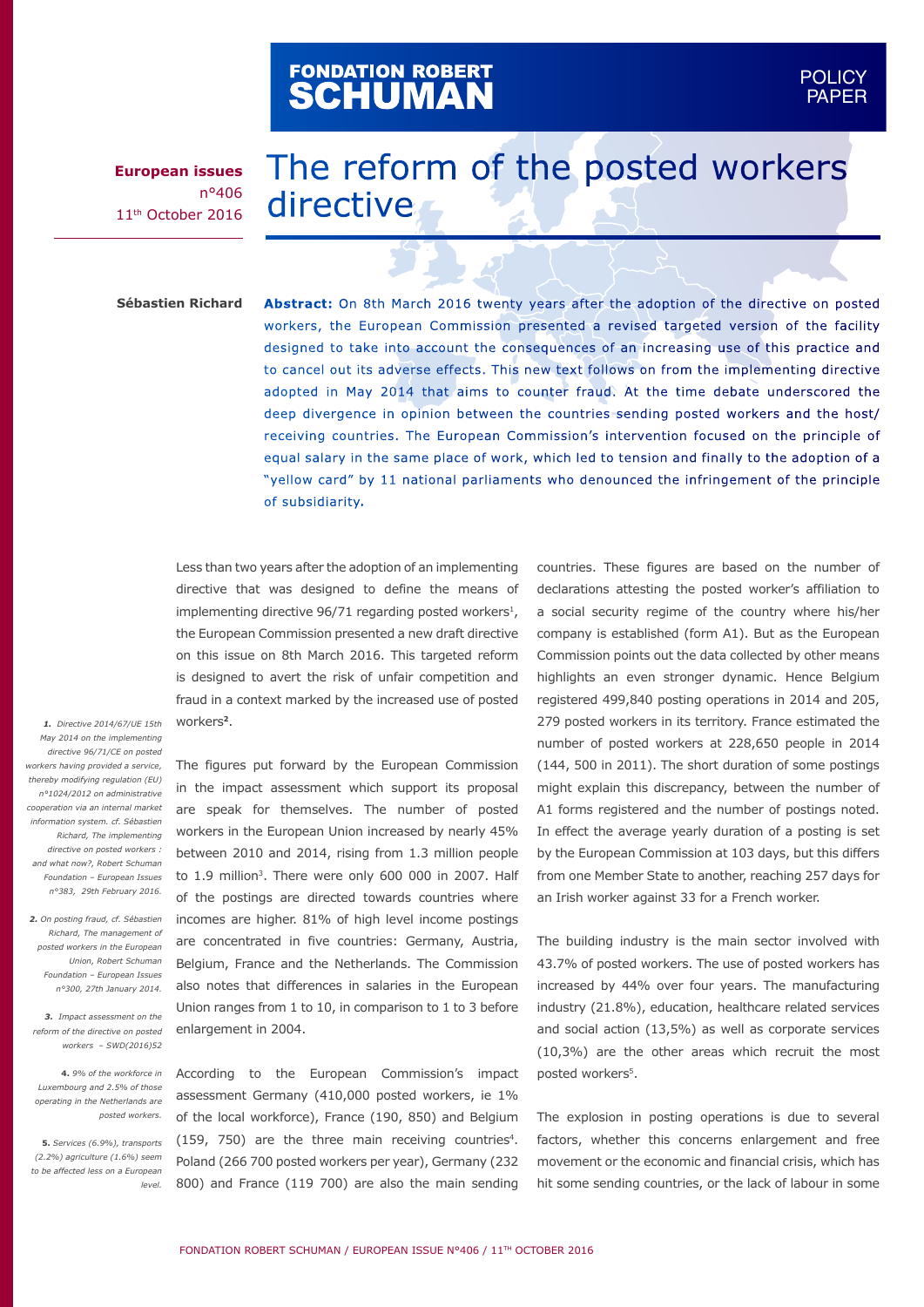2

*6. Germany, Austria, Belgium, France, Luxembourg, the Netherlands and Sweden.* 

*7. This principle is also the core of the Economic, Social and Environmental Council report delivered to the Prime Minister on 22nd September 2015 : Les travailleurs détachés, Opinion presented by Jean Grosset, rapporteur with the support of Bernard Cieutat, Sept. 2015.* 

*8. A Commission Communication: the Commission's Work Programme 2015 – A New Start (COM (2014) 910 final)*

*9. Bulgaria, Estonia, Hungary, Lithuania, Latvia, Poland, Romania, Slovakia and Czech Republic.*

*10. ECJ Decision 12th February 2015, case C‑396/13, Sähköalojen ammattiliittory vs Elektrobudowa Spółka Akcyjna.*

*11. ECJ Decision 17th November 2015 RegioPost GmbH & Co. KG vs Stadt Landau in der Pfalz.*

*12. If the UK had decided to remain in the EU the agreement of 19th February 2016 would have to have been included. This provided that the payment of work related social benefits for European migrant workers who had just arrived in the UK would have been conditioned over a period of 7 years. The British authorities could have deprived migrant workers of social benefits that are automatically linked to the wage (in-work benefits) for up to four years over this 7 year period. A progressive return over these four years to the benefits was planned depending on the degree of connection the worker had with the British labour market. The level of family allowance was to be indexed, as of 2020 to the living standards and benefit levels of the country of residence of the migrant worker. This measure was only to be applied to new arrivals. All of the Member States could have implemented this option.*

*13. Regarding the social norms applicable in terms of cabotage, cf Sébastien Richard, The implementing directive on posted workers : and what now? Robert Schuman Foundation – European Issues n°383, 29th February 2016.* 

areas of activity. The question of cost is also at the heart of this dynamic. We should remember at this stage that a posted worker remains affiliated to the social security system of the sending country, which contributes to a certain remuneration differential with the local employee. The applicable wage can also vary. The 1996 directive provides for the implementation of the minimum rate of pay to posted workers, regardless of their qualifications or the technicality of their job. In these circumstances it is not surprising that the European Commission noted in its assessment report that a substitution effect was occurring to the detriment of local unskilled workers and to the benefit of the posted worker in three EU countries: Austria, Belgium and Luxembourg.

#### **1. INEVITABLE REFORM**

The increased use of posting noted in some Member States and the cases of unfair competition or fraud detected, led seven governments to advocate a reform of the whole 1996 directive before the end of the transposition of the 2014 implementing directive planned for 18th June 2016. It was in this sense that a joint letter by some Employment Ministers was addressed to the European Commissioner for Employment and Social Affairs on 5th June 2015<sup>6</sup>. In this document they insisted on the principle of equal salary in the same place of work<sup>7</sup>. As they did this the governments mirrored the concerns of the recently appointed European Commission. The latter had indicated in its work programme for 2015 that it intended to put forward a package on workers' mobility<sup>8</sup>. In a context marked by the negotiations with the UK prior to the referendum on 23rd June last, the presentation of this was finally postponed.

Conversely 9 governments expressed their opposition to any reform project in a letter also addressed to the European Commissioner<sup>9</sup>. They stressed that full transposition of the implementing directive had not occurred and believed that any reform might challenge the freedom of service and weaken the internal market. They also recalled their attachment to maintaining affiliation to the social security system of the sending country insisting on the consequences for the members of the posted workers' family if there were to be a regular change of regime.

In addition to the political wish for the facility's reform, there has also been developments in jurisprudence at the European Court of Justice, which define the conditions of the 1996 directive's implementation. Hence in a decision given on 12th February 2015, it stipulates the factors that have to be included in a person's remuneration $10$ . It deems that the method used to calculate the minimum rate pay is the responsibility of the receiving Member State and that if there are pay bands based on transparent, binding rules, these must apply, since the minimum wage cannot substitute these. Moreover the daily subsistence allowance is qualified as one that is specific to the posting and is part of the minimum wage, like the daily travel time allowance. The minimum wage must also include an annual period of paid holiday. Spending linked to housing as well as food vouchers cannot be included as part of the minimum wage and cannot be included in the calculation of this. These remain, in these conditions, the responsibility of the employers. The Court thereby endorses the principle of equal pay and leaves it in the hands of the national judge to check whether remuneration rules are binding and transparent. In another decision delivered on 17th November 2015 it then stipulated that participation in public procurement might be subordinated to the pledge to pay a minimum wage, notably when there is a question of the use of subcontracting $11$ . The Court thereby targets subcontracting chains, particularly those involved in posting fraud.

#### **2. THE EUROPEAN COMMISSION'S PROJECT**

On 8th March the European Commission presented a draft directive reforming the 1996 facility. Initially it was due to be included in a wider package, also including a communication on the mobility of labour and a reform of the 2004 regulation on the coordination of social security regimes. Negotiations with the UK prior to the referendum meant that the Commission had to focus on the reform of the posting text and postpone issues regarding social security regimes until the end of the year<sup>12</sup>. The question of posting in road haulage and the related issue of cabotage should be addressed individually in a particular legislative package, planned for the end of 2016<sup>13</sup>.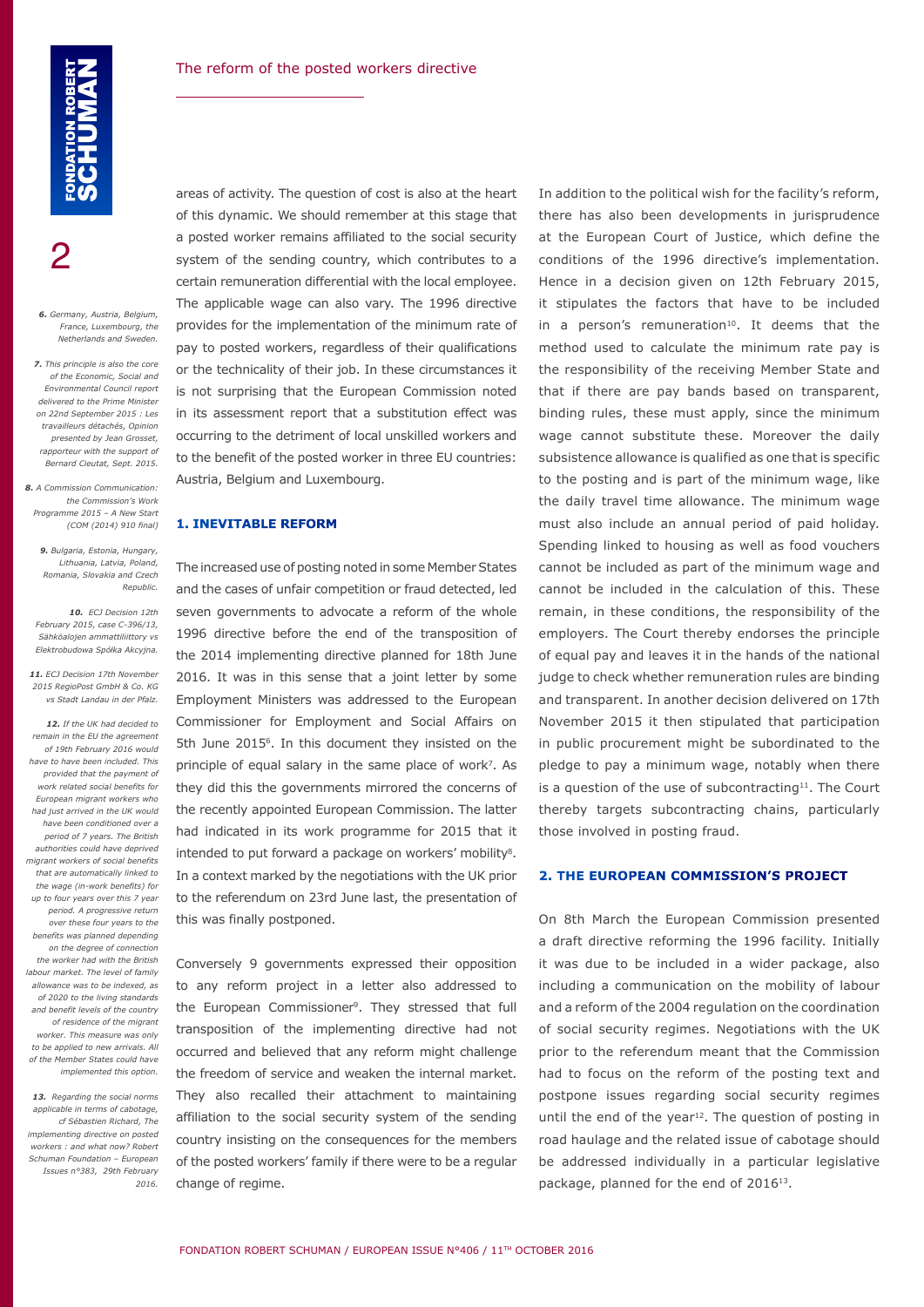The European Commission's proposal targets four points: remuneration, the duration of the posting, subcontracting chains and the use of temping agencies.

#### *a. Remuneration*

Taking up the Court of Justice's decision of February 2015, the Commission would like to replace the idea of "minimum rates of pay" by "remuneration". This would embrace all of the factors made obligatory by:

- National legislative, regulatory or administrative provisions;
- Collective agreements or arbitration awards declared to be universally applicable;
- Collective agreements or arbitration awards that would generally affect all similar businesses belonging to the sector or profession in question;
- Collective agreements concluded by the most representative national social partners.

The Commission is also proposing to extend the implementation of collective agreements beyond the building industry. Under the 1996 directive the implementation of universal agreements in other areas of activity is left to the discretion of the Member States<sup>14</sup>

The constituent elements of remuneration should also be published on the single official national website provided for in the implementing directive of 2014. This site is designed for service providers so that they can become acquainted with the labour law applicable in each Member State.

The Commission believes that this development in legislation should prevent unfair competition as it increases the cost of posting. It believes that the application of a minimum rate of pay can create a difference ranging between 30 and 70% in contrast to the average applicable wage in the receiving State, which makes posting more attractive than local recruitment. In its opinion, under the new facility, the

monthly wage cost of a Polish worker in the building industry posted in France could rise from 1,587€ to 1, 960€, with the cost of a French worker still being higher given the differential in social charges (2 146  $\epsilon$ )<sup>15</sup>.

Agreements of a limited nature (regional or established at company level) are not quoted in the proposal of the reformed directive. As stressed in a report by the French Senate this might prove to be a loophole in the facility, since company agreements are taking an increasingly significant place in the hierarchy of social norms<sup>16</sup>. This type of agreement, which can take account of the means of paying overtime or holiday period, might not be advantageous to the posted workers but would make their recruitment more attractive.

#### *b. The Duration of Posting*

The duration of posting is limited to 24 months under the 2004 regulation on the coordination of social security systems<sup>17</sup>. Beyond that period the worker integrates the host country's regime. The 1996 directive provides nothing in terms of labour law, unlike regulation Rome I of 200818. The Commission would therefore like to adapt the directive as a result of this.

The 2 year duration is considered to be anticipated or effective. It applies therefore from the first day that it becomes apparent that the posting will last more than twenty four months. The period is not individualised: in case of replacement of posted workers performing the same task at the same place, the cumulative duration of the posting periods of the workers concerned shall be taken into account, with regard to workers that are posted for an effective duration of at least six months<sup>19</sup>. Finally the labour applies if the posted worker has undertaken several missions in the same State and that the cumulative duration is over 24 months<sup>20</sup>.

Although the restriction on the posting duration makes it possible to limit its use, the text allows a posted worker to provide services 23 months out of 24 in the same country without him being affected by the total application of the labour law. The cumulative duration should therefore be considered over a longer period.

3

*14. Austria, Belgium, Spain, Finland, France, Greece, Italy, the Netherlands, Portugal and Slovenia already use this option. Germany, Ireland and Luxembourg have extended the application of universal collective agreements to certain sectors beyond the building industry.*

*15. Impact Assessment regarding the reform of the posted workers directive – SWD(2016)52*

*16. Localiser les droits des travailleurs détachés dans le pays d'accueil, report n°645 (2015-2016) by Éric Bocquet, on behalf of the French Senate's European Affairs Committee.*

*17. Regulation (EC) n°883/2004 of 29th April 2004 on the coordination of social security systems.*

*18. The Rome Convention defines the law applicable to employees who are working outside of their country of residence or that of the establishment of their company. According to regulation (EC) n°593/2008 of 17th June 2008 on the law applicable to contractual obligations (Rome I), which transpose this agreement into European law, an employee cannot be deprived of the obligatory facilities granted to him by the Member State in which or from which he usually undertakes his work. Since the professional and political environment influences his activity directly the respect of labour protection rules provided for by this country's legislation applies.*

*19. This threshold of 6 months can however can be circumvented.*

*20. The average duration of a posting in France is 47 days.*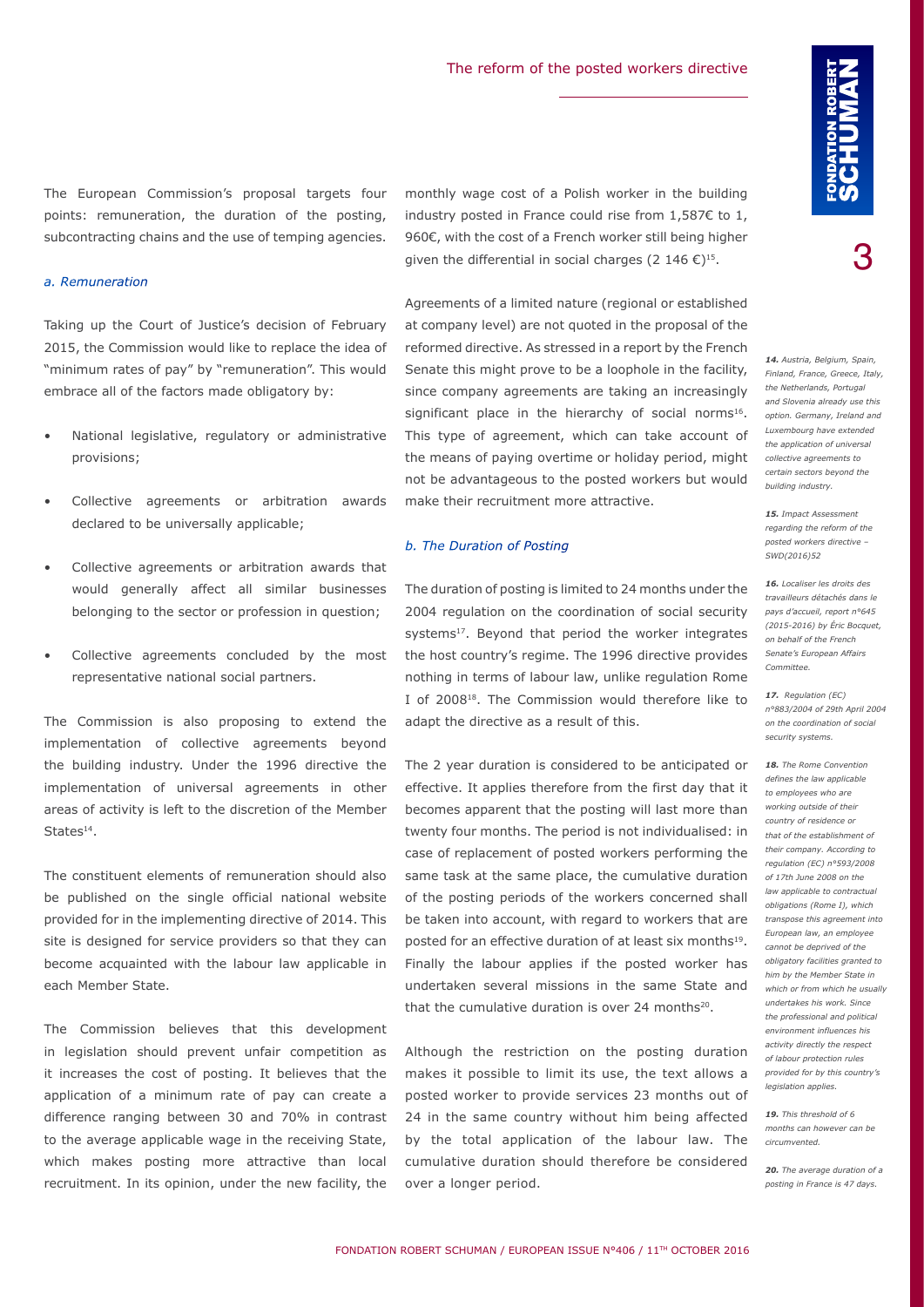4

#### *b. Subcontracting Chains*

Building on the ECJ's decision of November 2015 the European Commission suggests that a Member State be able to impose the same remuneration rules as those that bind the main contractor to the entire subcontracting chain. If national law provides that the contractor can only subcontract to companies that respect the remuneration agreement, the host State can apply the same rule to the subcontractor from another Member State, whatever its place in the subcontracting chain. The measure is not limited to public procurement but can be applied to private contractual relations.

#### *c. Temping Agencies*

The European Commission want to guarantee the equality of treatment of local temporary workers and workers posted by a temping agency of another Member State. 12 Member States do not apply this principle for the time being<sup>21</sup>. The most favourable law should prevail for posted temporary workers within a company that is bound by non-universal collective agreements.

#### *d. A contested text*

The first discussions at the Council revealed opposition to the new text by most sending States. The Commission's proposal was deemed contrary to the free provision of service and irrelevant as long as the transposition of the implementing directive was not complete. The 2014 text was supposed to have been integrated into national law by 18th June 2016. 12 countries have still not transposed the directive<sup>22</sup>.

Opposition continued in various parliaments in the weeks that followed the presentation of the European Commission's proposal. The parliaments of 11 countries (Bulgaria, Croatia, Denmark, Estonia, Hungary, Latvia, Lithuania, Poland, Romania, Slovakia, Czech Republic), in other words more than one third of the national parliaments deemed that the text was contrary to the principle of subsidiarity and they addressed motivated opinions to the European Commission<sup>23</sup>.

The issue of wage setting was also at the core of the national parliaments' reasoning. The positions adopted highlight that the text might lead to the belief that remuneration setting is no longer a national competence. It was this risk that encouraged Denmark, which is not specifically a sending country, to adopt a motivated opinion. The argument was rejected by the European Commission which recalled on 20th July last that its text was in line with the principles of subsidiarity and proportionality. In its opinion this concerned crossborder services which involved a European position. This is not a total novelty since legislation in this matter dates back to 1996. The European Commission believes that the "yellow card" was more to do with political considerations than legal arguments. In these conditions the proposal presented on 8th March 2016 has not been modified.

At the same time the Slovakian Presidency of the Council, which is not really supportive of the text, addressed a detailed questionnaire regarding the Commission's proposal to the Member States. Five areas were addressed:

- The limit of 24 months posting duration;
- The replacement of the "minimum rate of pay" by the idea of "remuneration";
- The application of universal collective agreements to general economic sectors;
- The possibility given to the States to force businesses to subcontract only to businesses that grant the working conditions of the contractor;
- The introduction of the principle of equal treatment between temporary workers.

In each area the Member States have to indicate whether they support the European Commission's project or whether they want it changed. The governments had until 9th September to answer these questions. The UK and Estonia indicated that they wanted to give in their answers later. Although British uncertainties justify this delay, the Estonian position can be explained by the

*21. Austria, Cyprus, Croatia, Estonia, Finland, Greece, Hungary, Ireland, Latvia Portugal, Slovakia and Slovenia.*

*22. Germany, Belgium, Bulgaria, Cyprus, Croatia, Estonia, Greece, Hungary, Luxembourg, Portugal, Slovenia and the Czech Republic.*

*23. According to article 7 of the protocol on the application of the principles of subsidiarity and proportionality annexed to the Lisbon Treaty, if the motivated opinions regarding the nonrespect by a draft legislative act of the principle of subsidiarity represents at least one third of all of the national parliaments the draft has to be reviewed (the socalled "yellow card" procedure). The Commission can decide either to maintain the draft as it is or to modify it, or withdraw it giving reasons for this decision.*